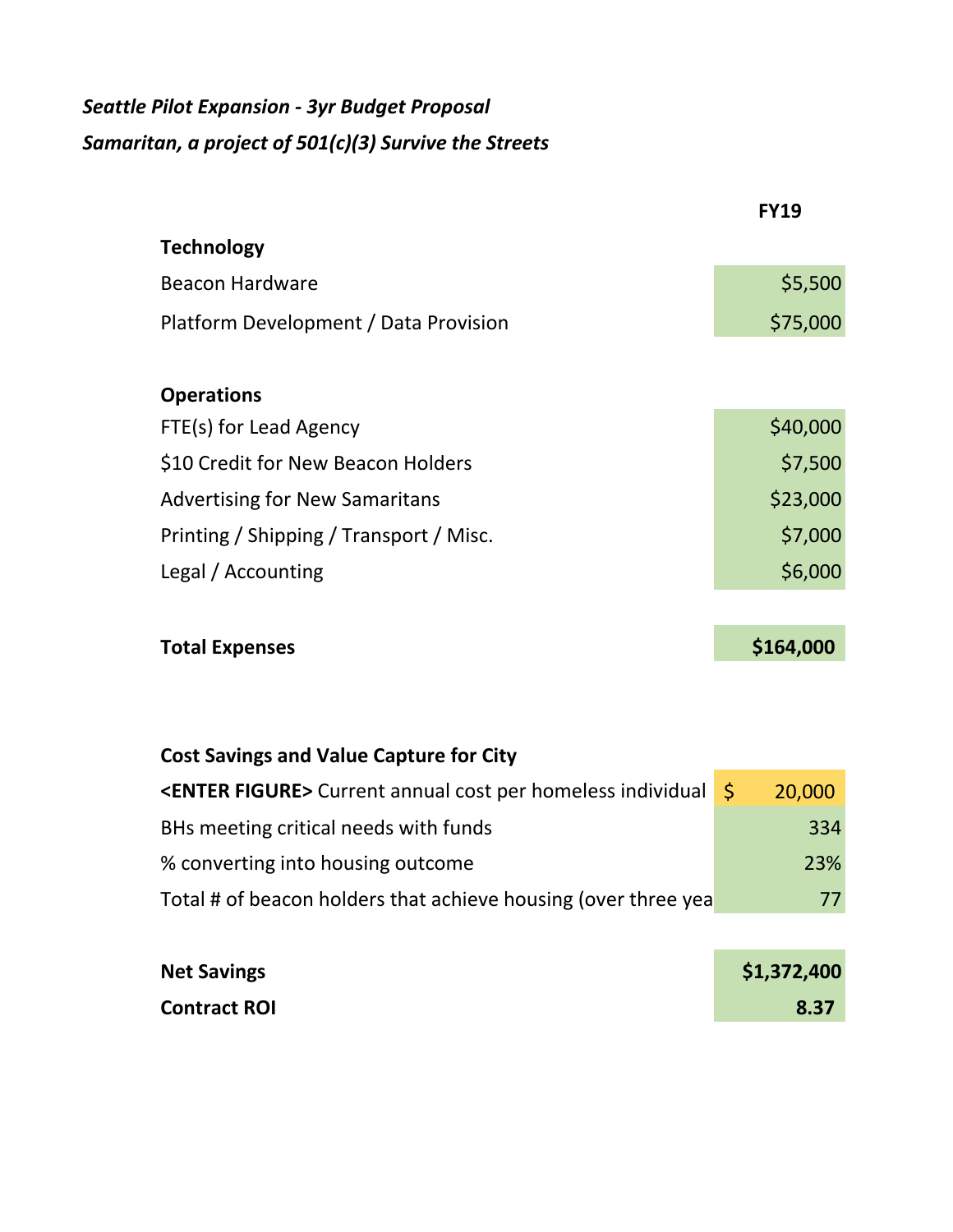| <b>FY20</b> | <b>FY21</b> |
|-------------|-------------|
| \$9,500     | \$19,100    |
| \$100,000   | \$125,000   |
| \$41,600    | \$86,400    |
| \$12,500    | \$25,000    |
| \$25,100    | \$25,700    |
| \$7,500     | \$11,700    |
| \$6,000     | \$6,000     |
| \$202,200   | \$298,900   |

| \$<br>20,000 | \$<br>20,000 |
|--------------|--------------|
| 573          | 1146         |
| 26%          | 24%          |
| 150          | 275          |
|              |              |
| \$2,777,400  | \$5,201,900  |
| 13.74        | 17.40        |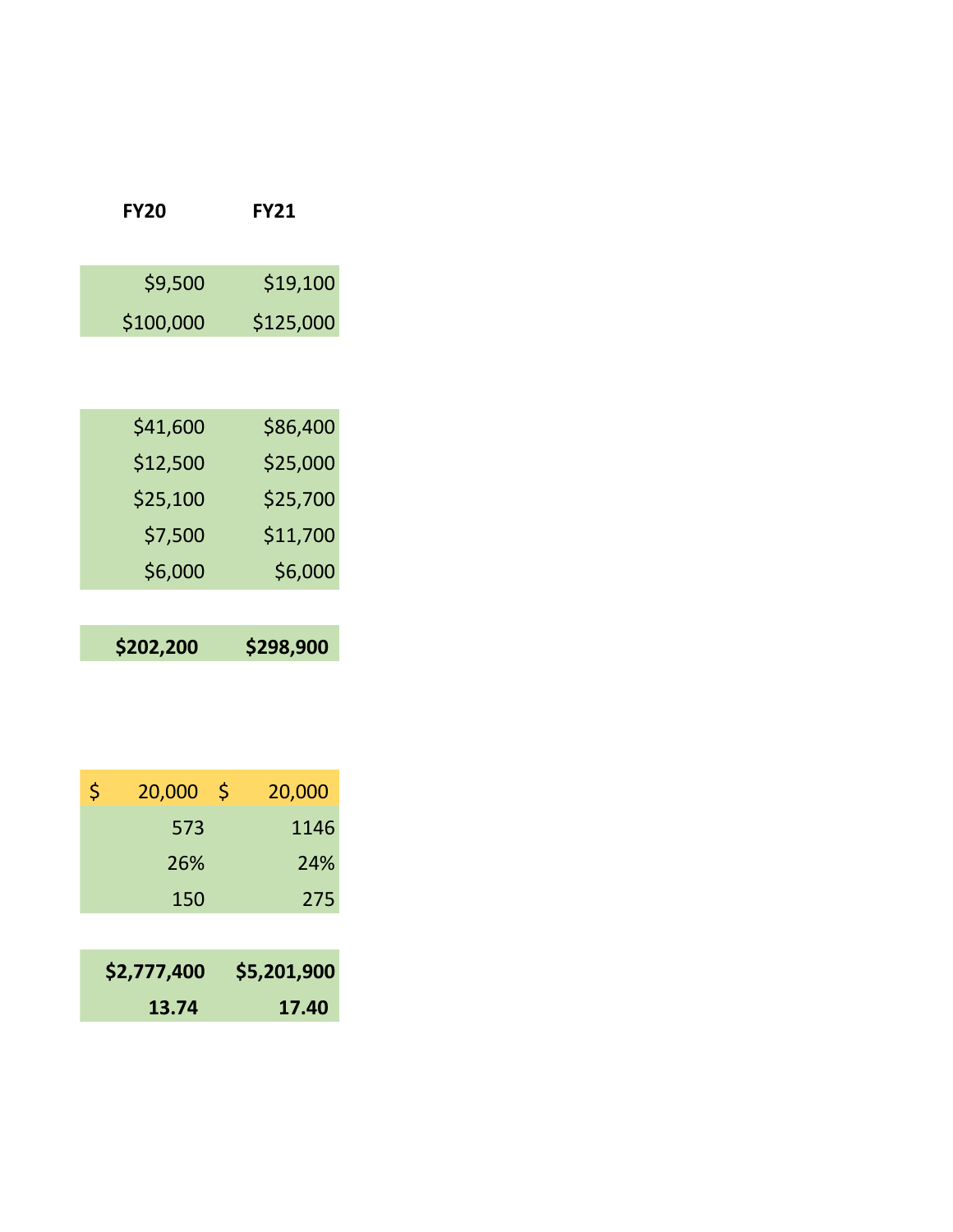## *Seattle Pilot Expansion - Assumptions Samaritan, a project of 501(c)(3) Survive the Streets*

|                                    | <b>FY19</b> | <b>FY20</b> |
|------------------------------------|-------------|-------------|
| <b>Beacons</b>                     |             |             |
| To distribute (unique individuals) | 750         | 1250        |
| Replacements                       | 240         | 481         |
| % lost                             | 0.19        |             |
| Unique beacon holders by EOY 2018  | 500         |             |
| Initial beacon investment value    | \$10        |             |
| Cost                               | \$5         |             |
| Tax                                | 0.1010      |             |

#### **Beacon Accessories**

| Carabiner (c/u)                | \$0.14 |
|--------------------------------|--------|
| Chain                          | \$0.15 |
| Avg c/u                        | \$0.15 |
| Printing (color, double sided) | \$0.50 |

### **Replacement beacons calculation (from historical data)**

| Unique BHs                             | 650  |
|----------------------------------------|------|
| Beacons distributed                    | 775  |
| Replacements                           | 125  |
| % of BHs that will request replacement | 0.19 |

#### **FTEs**

| FTE salary     | \$40,000 |
|----------------|----------|
| # of FTEs      |          |
| CoL Adjustment | 0.039    |